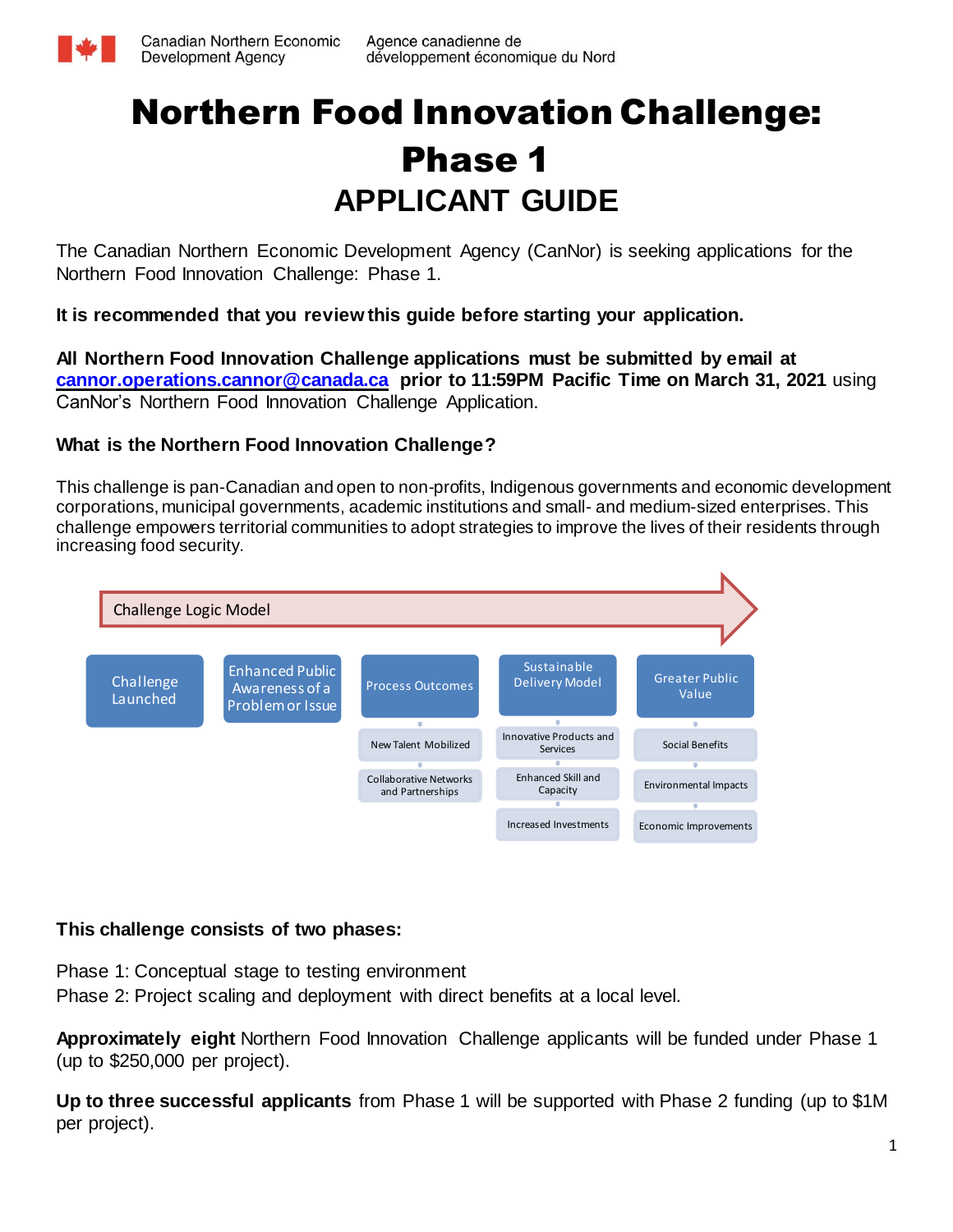

The remainder of this guide provides detailed information for **Phase 1** of the Northern Food Innovation Challenge including:

- 1. Eligibility requirements
- 2. Challenge Priorities
- 3. Project selection process
- 4. Completing the application

Additional information on CanNor's economic development programs, services and priorities can be found on CanNor's [programs](https://www.cannor.gc.ca/eng/1381325363616/1381325380355) and services page.

## **1.Eligibility Requirements**

## **1.1 Eligible Recipients**

The Applicant must be one of the following:

- A non profit association
- Indigenous government/beneficiary organization, community-owned economic development corporation or other organization
- A municipal government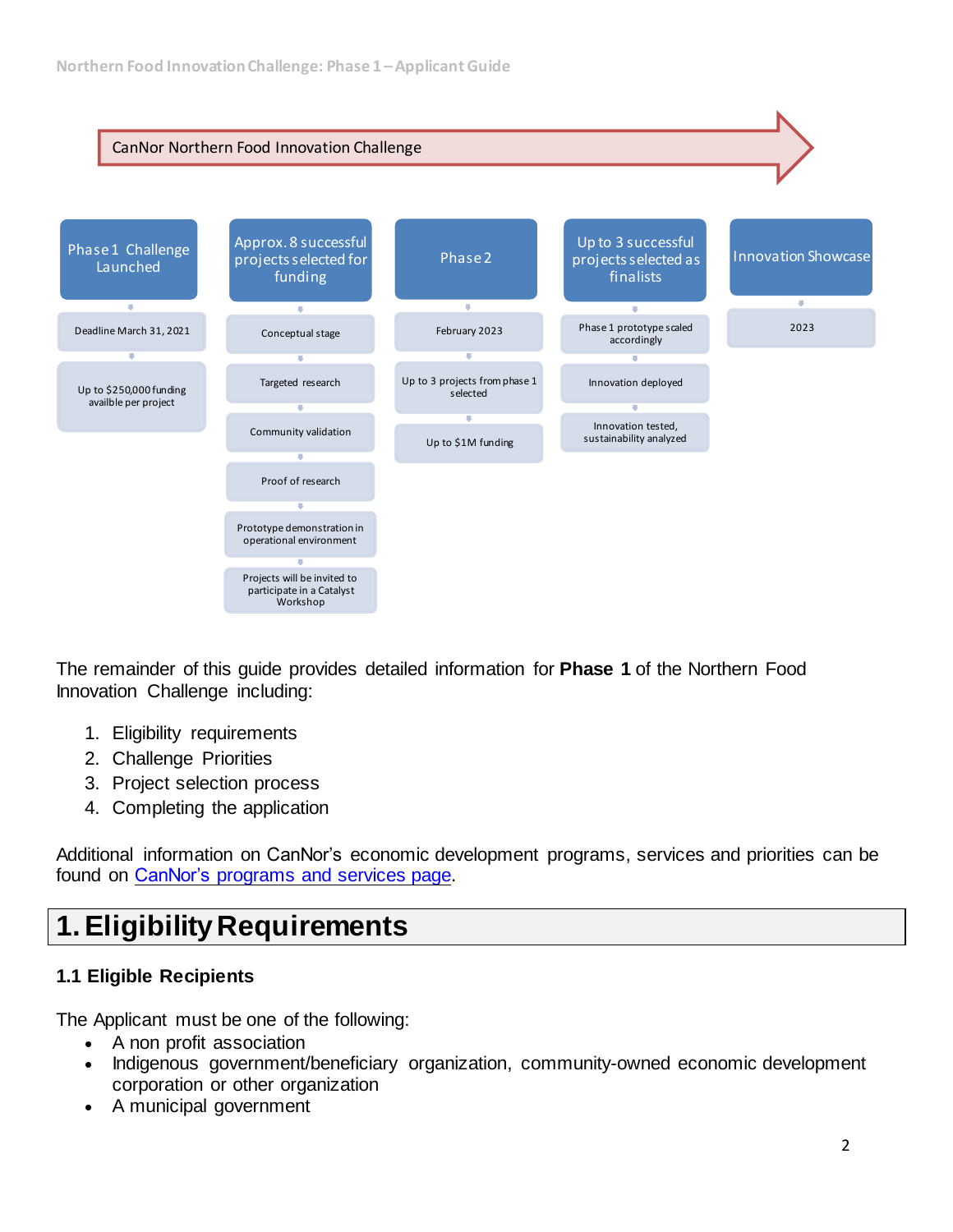- A research institution
- A small- and medium-sized enterprise (SME)

All eligible recipients must either be located in the Northwest Territories, Nunavut or Yukon , or have a participating partner located in one or more of the territories.

Priority will be given to recipients who can demonstrate proven capacity to deliver projects in the North and interest/engagement in territorial food security.

#### **1.2 Maximum Amount Payable**

Maximum Phase 1 non-repayable funding (non profit, Indigenous community-owned economic development corporation, research institution or municipal or Indigenous government) is \$250,000.

For-profit applicants or small- and medium-sized enterprises (SMEs) applicants are eligible for up to \$100,000 in non-repayable funds OR up to \$250,000 in partially repayable funds.

## **2. Challenge Priority Areas**

#### **2.1 Priority Areas**

Priority will be given to projects that use innovative solutions that work in a northern or remote climate, can be deployed in the territories, and address one or more of the following areas:

- Food Production/Harvesting
- Food Processing
- Food Distribution/Transportation

Projects related to innovative training and capacity building in these areas will also be considered.

#### **2.2 Key Definitions and Funding Opportunities**

**Food Production**: Plant, breed, care for, harvest, or prepare products for market or human consumption; and to board, care for, breed animals for the purpose of obtaining raw animal products for market or human consumption is applicable to this challenge area.

**Food Harvesting**: Harvesting country foods and locally grown foods; training or capacity building related to food production or food harvesting is applicable to this challenge area.

**Food Processing:** Transformation of a raw animal or plant product for market or human consumption; training or capacity building related to food processing is applicable to this challenge area.

**Food Distribution/Transportation**: Movement of food products to market or for human consumption; training or capacity building related to food distribution/transportation is applicable to this challenge area.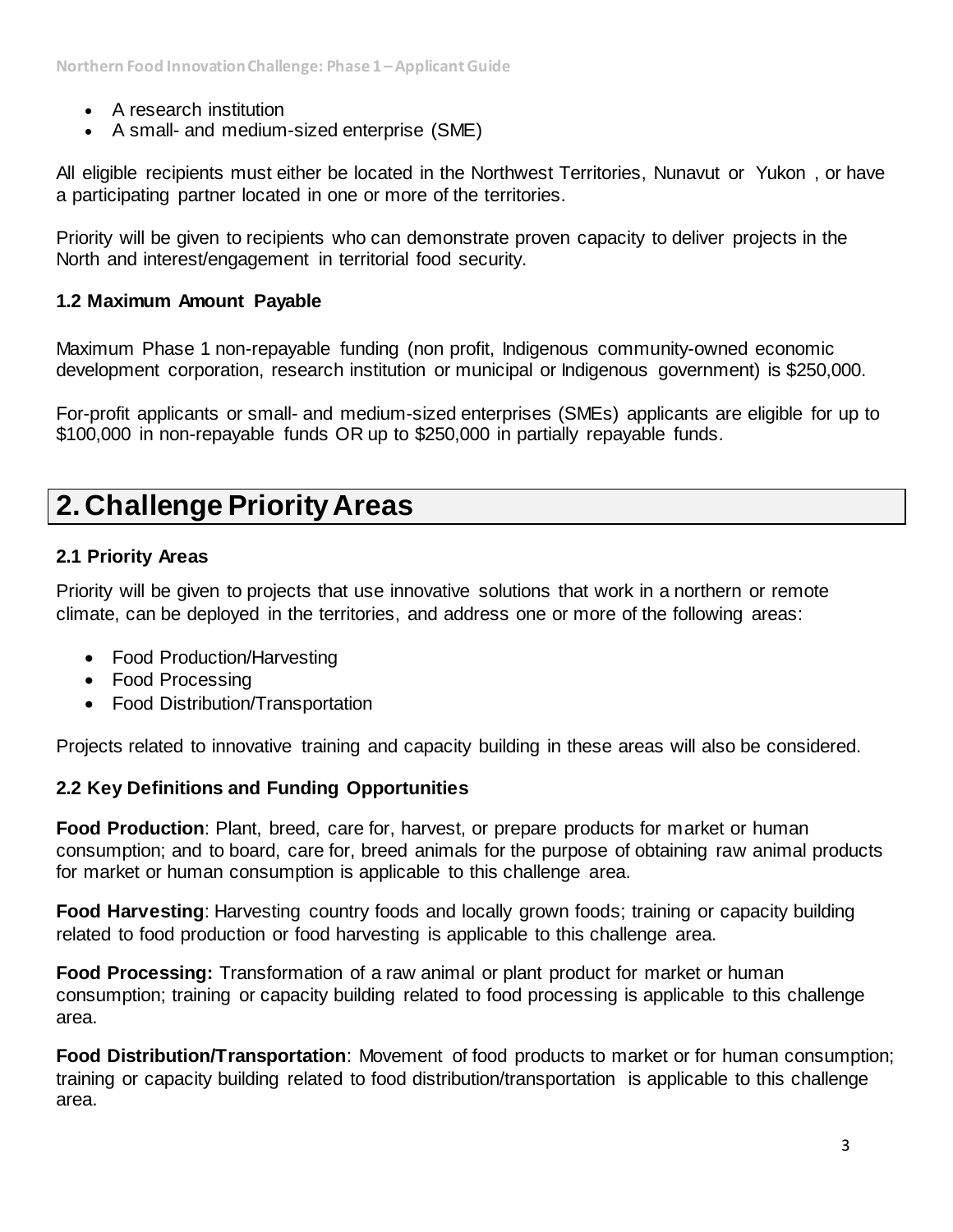**Innovation:** Innovation in the territories can be about developing a new product or process, but it can also be about adapting an existing product or process (including a social innovation or innovative service model) to work in the northern climate or in remote areas.

## **2.3 Project Considerations**

To assess whether a project is appropriate for the Northern Food Innovation Challenge, please consider these questions:

- Does the project develop or introduce a new technology or process (e.g., a social innovation or new service delivery model)?
- Does the project build capacity or improve an existing technology or process to increase the ability of Northerners to produce, harvest, distribute, transport, or store food including country food?

If the answers to these questions are "No", the project may be a better fit under a different CanNor program.

## **3.Project Selection Process**

#### **3.1 Selection Process**

The selection process will identify approximately 8 projects for funding under Phase 1 of CanNor's Northern Food Innovation Challenge.

All applications will be screened for mandatory applicant and project eligibility criteria.

Applications meeting mandatory eligibility criteria will be assessed on a competitive basis to identify projects that will provide strong benefits and have the potential to be scaled and deployed under Phase 2 of the Challenge.

All applicants will be contacted and advised of the outcome, with decisions communicated as they become available.

## **3.2 Phase 1 Challenge Selection Criteria**

Northern Food Innovation Challenge: Phase 1 will be evaluated on the following criteria.

## **Selection Criteria**

Will the project have a direct impact on reducing issues related to food insecurity or strengthening food systems in the territories? Priority will be given to proposed projects that address food security in isolated northern communities or other vulnerable populations.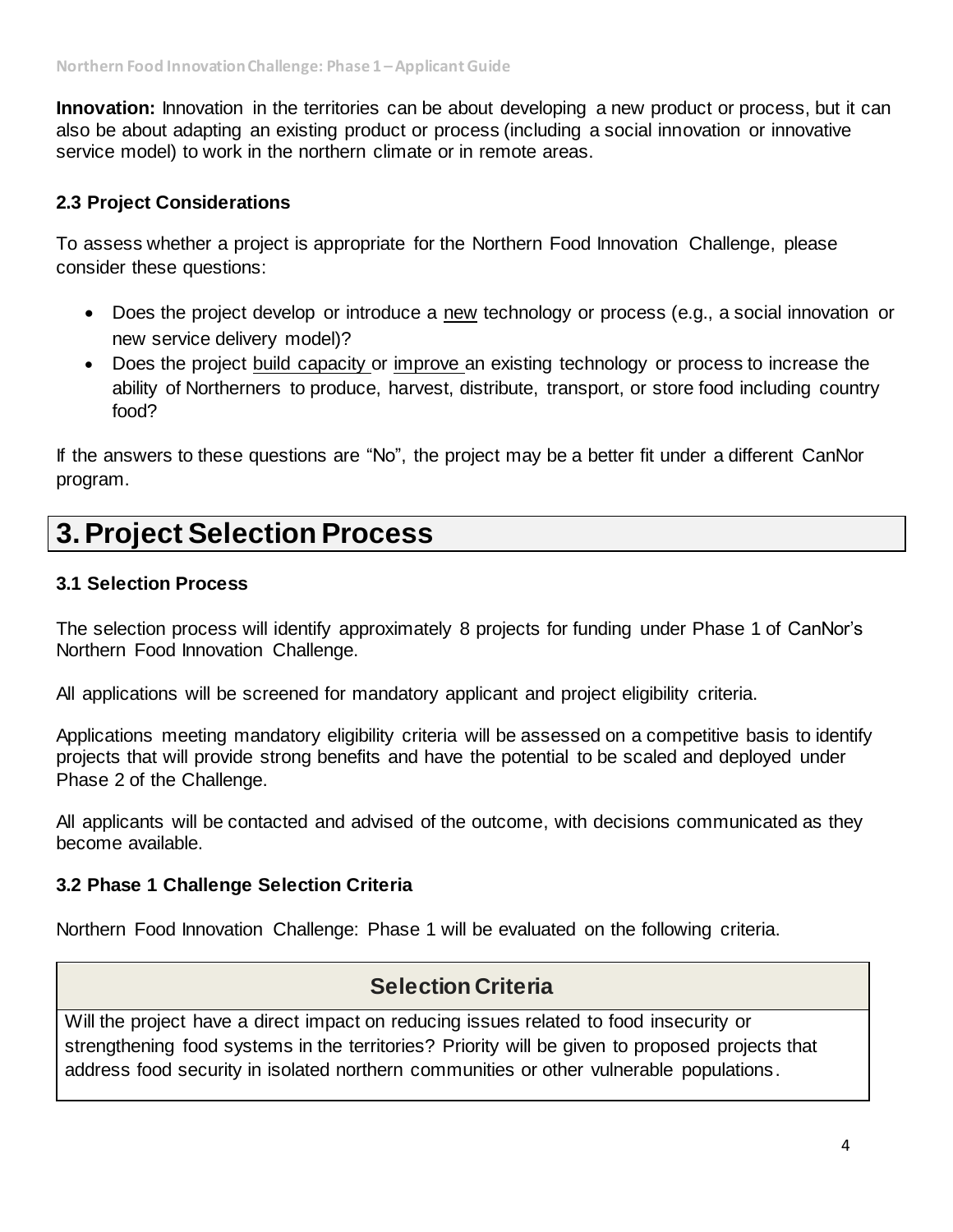What evidence supports this project (e.g. academic research, previous implementation in a northern or remote climate, team experience)?

Is the project innovative? Is the project implementing a new or significantly improved product (good or service), process, or a new organizational method in business practices?

Are the project activities achievable within the time frames of the project? And at the end of the proposed project, will the proponent be able to implement or scale up their initiative in Phase 2?

Are territorial partners involved in the project, either by directly leading the project or through demonstrating direct benefits and responsibilities of the territorial partners involved?

Can the proposed project be replicated or scaled to fit other communities across Canada's territories?

Does the applicant have the capacity to deliver the project? (e.g., experience, financial leveraging, partnerships, resources)

Is the budget reasonable to complete the project as described?

## **3.3 Request for Additional Information**

At any time during the intake and assessment process, a CanNor Officer may contact the applicant for additional information.

## **3.4 Northern Food Innovation Challenge: Phase 1 – Successful applicants**

Applicants who successfully complete the Northern Food Innovation Challenge: Phase 1 will be invited to submit a full application for the Northern Food Innovation Challenge: Phase 2 in 2023. Maximum funding available for Phase 2 is \$1M per project.

Note: Receiving Phase 1 funding does not guarantee that the project will be funded in Phase 2.

## **4. Information for Completing the Application**

It is the responsibility of the applicant to complete all sections as accurately and completely as possible. The Northern Food Innovation Challenge: Phase 1 Application contains the following sections:

- Applicant and Contact Information
- Project Information
- Project Costs and Funding Sources
- Risk
- Diversity and Inclusion
- Supporting Materials checklist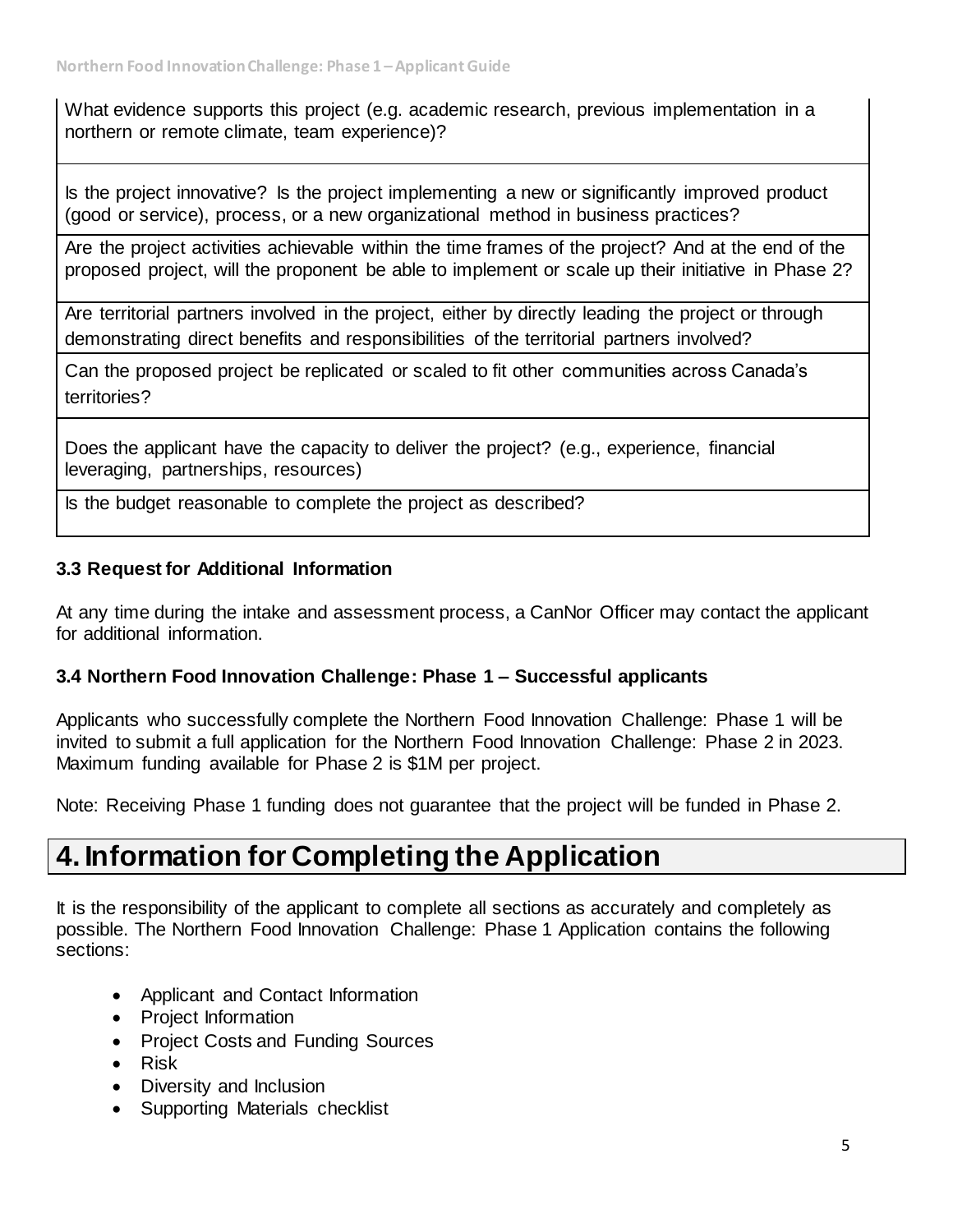- Other Considerations
- Authorization
- Project Submission and CanNor Contact Information

A description of each section is included below to assist you in completing your application. The sections below correspond with the sections on the Challenge Application.

It is recommended you save your work often, prior to submitting your application to CanNor.

## **Applicant and Contact Information**

**Applicant legal name:** The legal name is the official name of the organization or business at registration or incorporation. This may be different from the organization's operating name (e.g. Legal Name 123456 Northern Ltd, operating publically as ABC Moving Services).

**Project name**: Provide a short, clear and concise name describing your project. Please include what the program is about in the title (e.g. Community Food Storage Feasibility Study, Improvements to Food Sharing Program Efficiency, Expansion of Food Distribution System).

**Primary contact name:** Enter the person authorized to represent the business or organization. This person will be the main point of contact regarding the Challenge application.

**Telephone number:** Enter the primary contact's telephone number, including the area code.

**Email address:** Include the direct email address for the primary contact (not a generic email address for the organization).

**Applicant business number:** The business number is a unique 9-digit number assigned by the Canada Revenue Agency. Enter if applicable.

**Applicant Type**: This information is important to determine if the applicant is an eligible recipient.

- **Indigenous Government**
- **Municipal Government**
- **Community owned organization**
- **Academic Institution**
- **First Nation, Inuit or Metis**
- **Non Profit**
- **For-Profit**
- **Women-owned/controlled business**
- **Youth owned/controlled business**
- **Social enterprise**

**Brief description of organization and its mandate:** Provide a short description of the organization mandate. This information will be used in part to determine if the applicant has the mandate and capacity to undertake a project of this nature.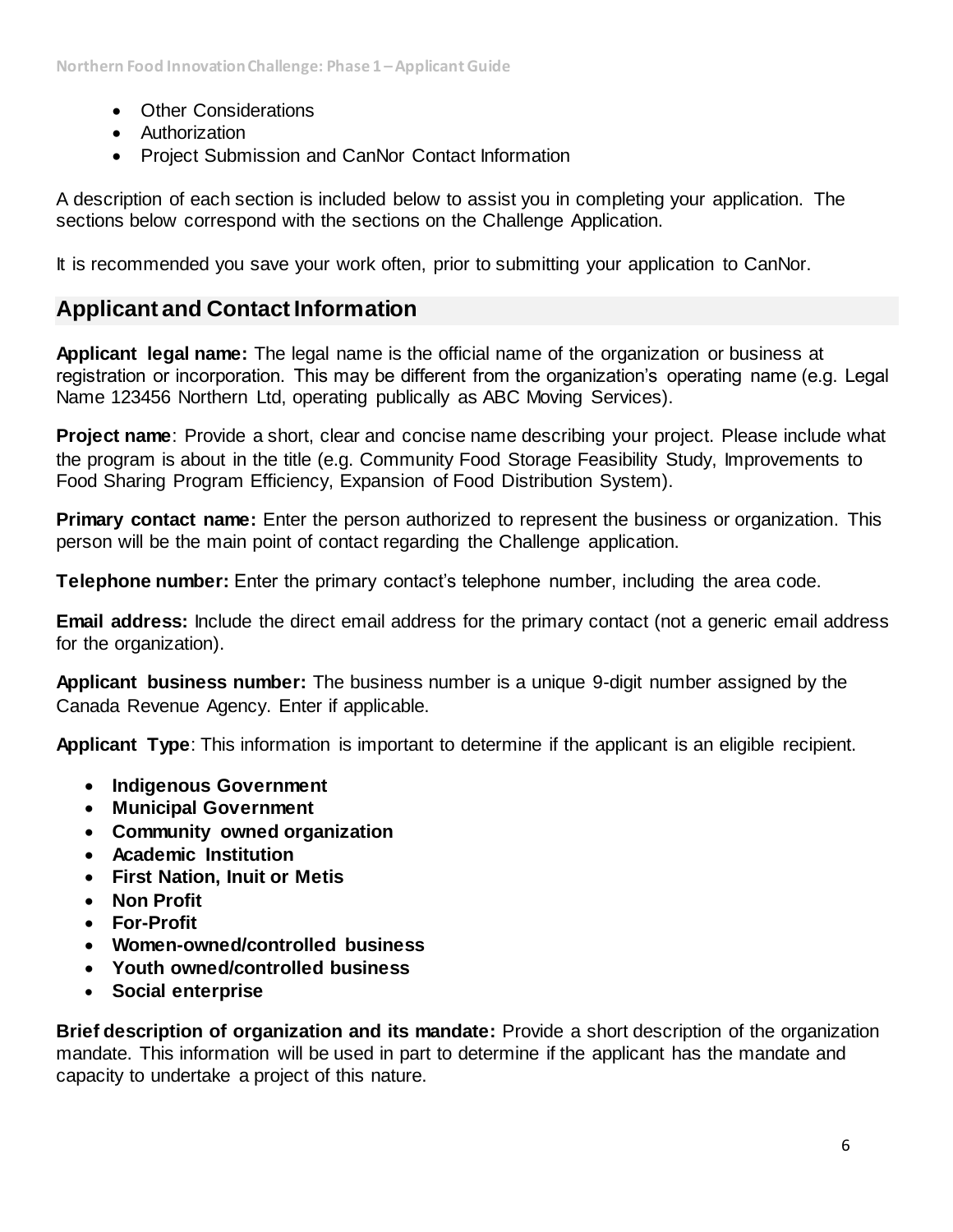## **Project Information**

**Project location (community):** Provide the name of the community/communities where the project will take place. For projects in multiple communities, identify the number of communities (e.g., 7 Nunavut communities). Note that during Phase 1 the project development may take place in a community outside of where it will be deployed in Phase 2. Please clarify where the work will be done in Phase 1 and where it is planned to take place in Phase 2.

**Expected start and end dates:** The start and end dates refer to when the projects costs are estimated to start and stop being incurred.

**Challenge area(s) of project**: Check all Challenge area(s) that apply to the project. If the project is focused in a food security area not listed, check the box labelled 'other' and provide a brief description of the food security area.

**What is the food security issue or challenge to be solved?** Clearly explain the food security issue or challenge that will be solved by the project.

**Describe how the project will solve this food security issue:** Briefly describe how Phase 1 of the project will support the feasibility and initial testing of the innovative solution. An example of a potential path for projects funded under this phase includes the following: Moving from conceptual stage, to targeted research, to community validation, to proof of concept, to applied research, to prototype demonstration to testing in operational environment.

**How will the project benefit households, communities and the territory?** Why should CanNor invest in this project? Explain how the project's anticipated outcomes (results) will benefit northern households, communities and more broadly, a territory. If the proposed product, service or process is already available or offered by another organization or private sector company, describe how the project will add additional benefits, including new or expanded market potential.

**What is innovative about the project:** Clearly describe how and why the project is innovative. If the innovation is being used in other regions and the project's focus is to adapt the innovation for a northern climate or remote area, describe how it is currently being used and why it will be unique in the territories.

**Briefly describe the research (community-based or academic knowledge) that supports the project:** Describe the scientific, Indigenous and/or local knowledge that has informed the project's focus (food innovation need or opportunity), design, and/or activities.

## **Table: Phase 1 Project Activities and Timeline**:

Provide a clear description and timeline for the main activities to be completed in Phase 1. In each row, include a brief description of the activity, expected completion date (month/year) and expected outcomes (results).

**If Phase 1 is successful, what are the proposed outcomes for Phase 2?** Briefly describe the expected outcomes (results) to be achieved if the project moves to Phase 2 (project deployment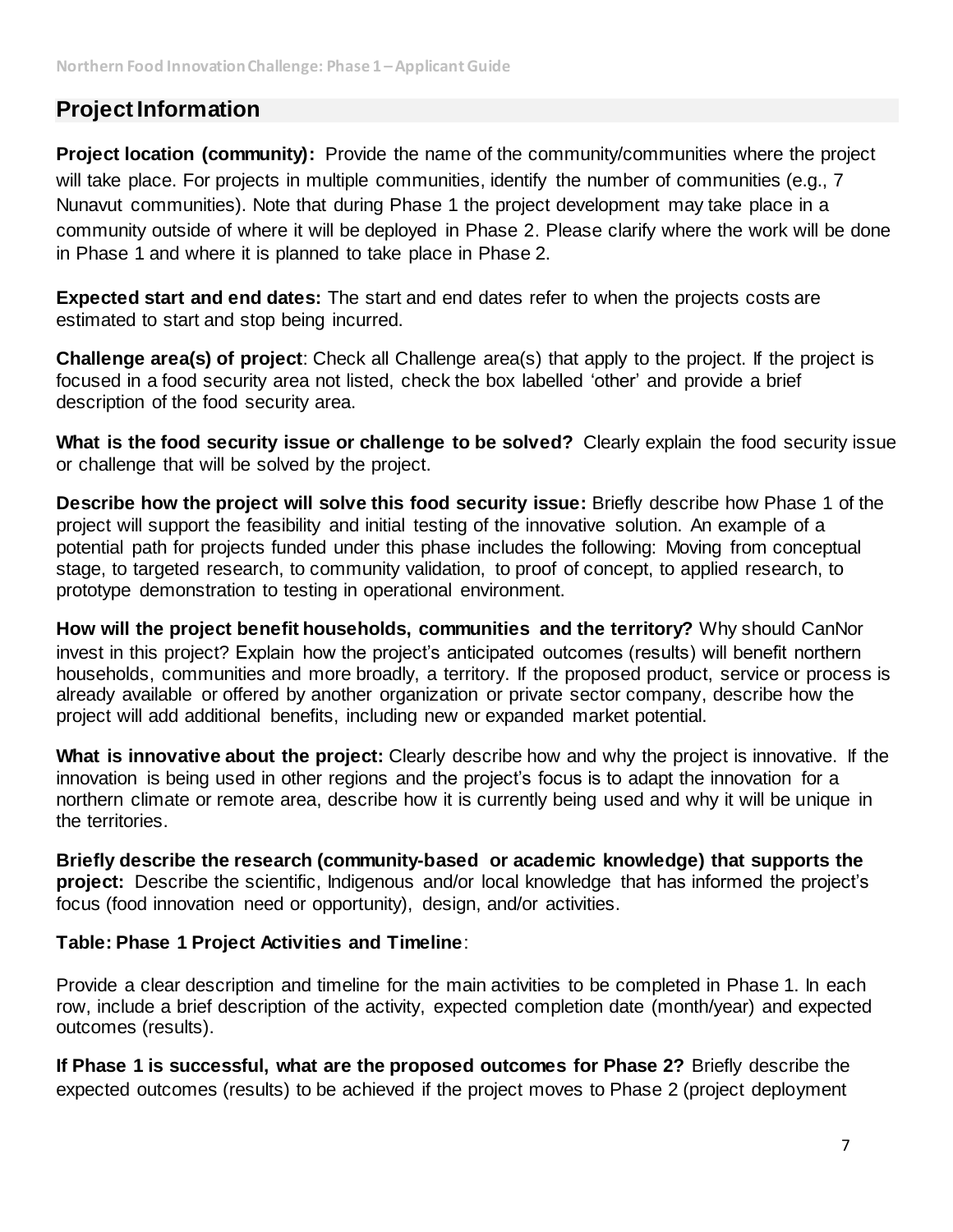stage). Describe what or who will change, and when those changes are expected to occur (immediately, in the short-term or over a longer time period). Be as specific as possible.

Examples of specific outcomes include, but are not limited to, the following:

- Amount of increase in food storage capacity per household or community;
- Number of participants trained in food production, harvesting or preserving;
- Expanded market access for distribution and sale of food products;
- Amount of increased access to food per household or individual; and/or
- Amount of increased knowledge around access, preparation and storage of food.

**Identify the project's territorial, community, Indigenous, academic institutions and/or industry supporters**: List the project's confirmed community, territorial or private industry supporters (nonfinancial in nature). If applicable, explain how regional or community-based partnerships will be developed as a result of the project. Note: Letters of support are required from project supporter(s) if Phase 1 is not taking place in one of the territories.

## **Forecasted Project Costs and Funding Sources**

**Total project cost**: Enter the total project cost (round up to the nearest full dollar amount).

**Amount requested from CanNor:** Enter the amount of funding requested from CanNor (round to the nearest full dollar amount). Review the maximum payable amounts to ensure the amount does not exceed allowable limits.

**Budget:** The project budget information is to be entered on a separate document called the *Budget Annex A* worksheet. You will complete two tables on the worksheet: Sources of Funds and Uses of Funds.

The project budget is to include all costs directly related to the project. The project budget will be assessed for its reasonableness in comparison to similar projects, as well as the proposed equity and partner contributions. Phase 1 projects can be up to two years in length.

Should the project be approved for funding, all project costs must be incurred within the timeframe specified in the Agreement. Do not include 'in-kind' contributions in the budget document.

## **Sources of Funds**

In the first column of the table, identify the project's funding partners (all sources that are expected to contribute financially to the project) and whether or not funding has been confirmed. Partner financial contributions do not need to be confirmed at this time, but will need to be confirmed if the project is approved for funding.

• **CanNor**: Indicate how much funding you are seeking from CanNor. Priority may be given to applicants that provide a higher leveraging ratio (i.e., where applicants are seeking a lower contribution from CanNor relative to total project costs).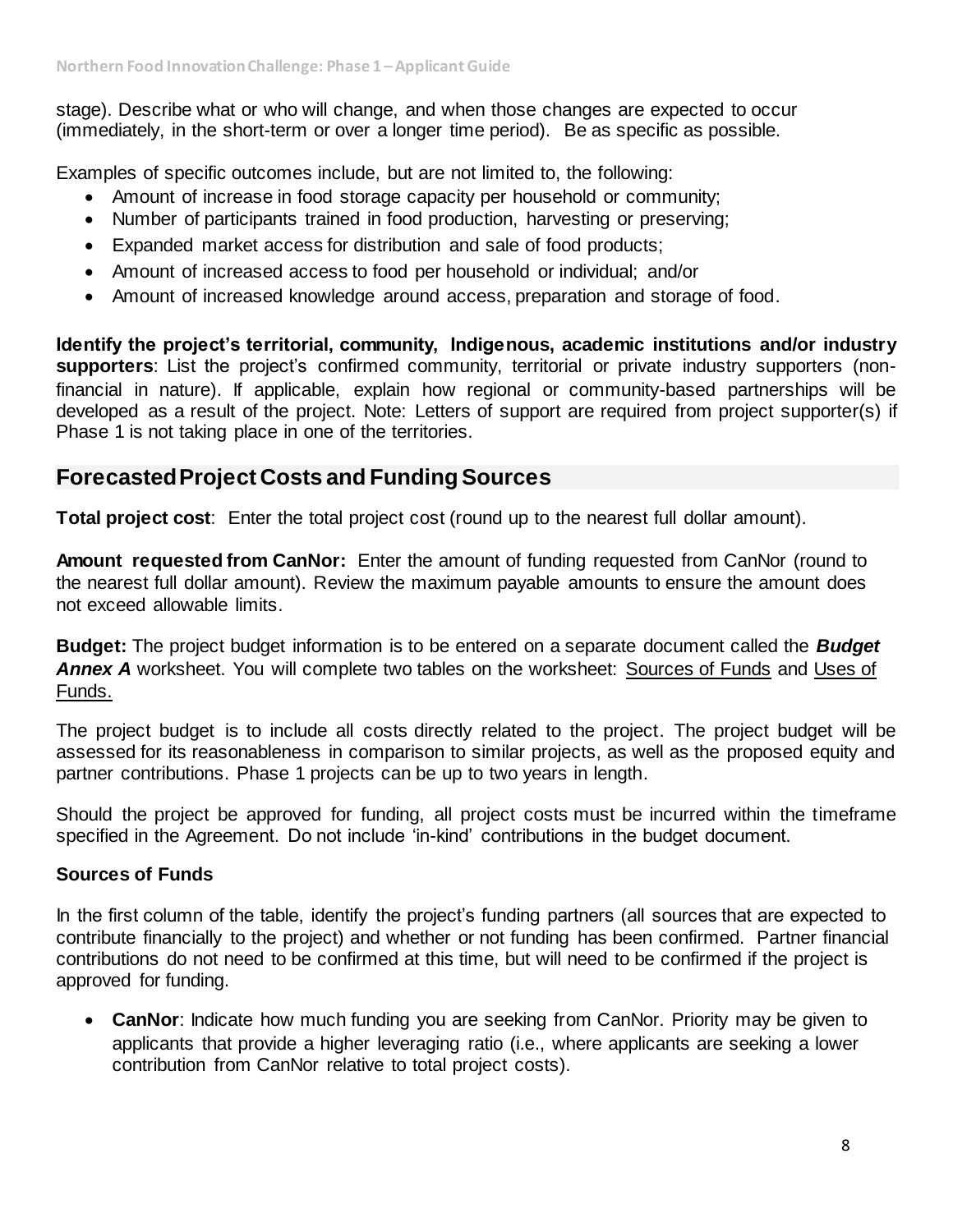- **Applicant:** This represents the dollar value contribution made by you or your organization to the project. Do not include in-kind contributions (non-monetary contribution of goods, services, equipment or time) that you will be providing to the project.
- **Territorial partner:** This represents the dollar value contribution made by a territorial partner to the project. Do not include in-kind contributions that the partner will be providing to the project. Note: If the applicant is located in one of the territories, it is not necessary to have a territorial partner.
- **Additional Funders**: Use the additional funder rows to identify additional funders for your project, including government and/or private sector. Confirmation of funding is not required at this time. Do not include in-kind contributions that the additional partners will be providing to the project.

**Total**: Check to ensure the total anticipated funding from all sources equals total project costs.

## **Uses of Funds**

All project costs must be identified using the categories listed in the Uses of Funds table.

For each cost category, identify the total cost (total project budget), the amount of funds requested from CanNor for the cost category, and the amount remaining to be funded by others (the applicant or other funding partners). In the detailed budget description section, provide a breakdown of the type of costs expected in this cost category.

| <b>Advertising and Promotion</b>     | Cost of printing, ad space, tradeshow participation and<br>internet (e.g., brochures, conference displays,<br>advertisements)                                                                                                          |
|--------------------------------------|----------------------------------------------------------------------------------------------------------------------------------------------------------------------------------------------------------------------------------------|
| <b>Capital</b>                       | Purchases of machinery and equipment, buildings and<br>engineering that requires amortization                                                                                                                                          |
| <b>Contract/Professional Fees</b>    | Fees paid to individuals who are not employed by the<br>organization (e.g., bookkeeping, consulting, legal,<br>engineering) NOTE: List of amounts for each type of<br>professional; quotes or RFPs should be attached if<br>applicable |
| <b>Entertainment</b>                 | Cultural/traditional demonstrations music, dancers as<br>related to project                                                                                                                                                            |
| <b>Facility and Equipment Rental</b> | Equipment rentals, conference and meeting rooms                                                                                                                                                                                        |
| <b>Freight</b>                       | Postal, shipping and courier services                                                                                                                                                                                                  |

The table below identifies CanNor's cost categories with examples costs for each category.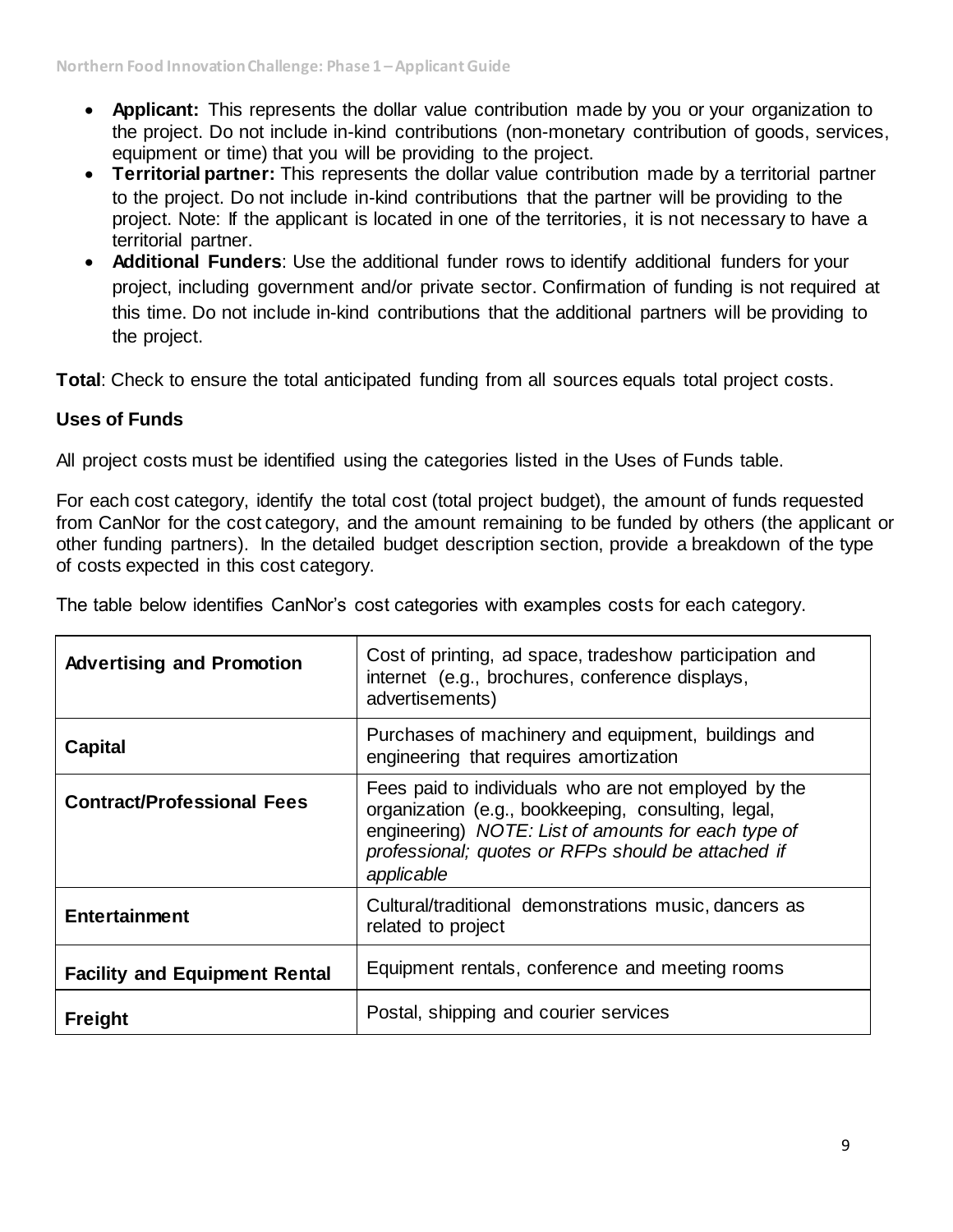| <b>Honouraria</b>                   | Payment for a service to individuals not in receipt of a full<br>time salary or who suffers a loss of regular income when<br>attending. A declaration from the individual receiving<br>honoraria confirming that they are not in receipt of salary is<br>required. NOTE: Honouraria are generally not supported by<br>CanNor, but should be included if an overall project cost |
|-------------------------------------|---------------------------------------------------------------------------------------------------------------------------------------------------------------------------------------------------------------------------------------------------------------------------------------------------------------------------------------------------------------------------------|
| <b>Hospitality</b>                  | Costs for food as applicable for workshops, conferences,<br>events. Note: Alcohol is not an eligible expense.                                                                                                                                                                                                                                                                   |
| <b>Information Systems</b>          | Licensing, database and software                                                                                                                                                                                                                                                                                                                                                |
| <b>Insurance</b>                    | Costs directly attributable to the project                                                                                                                                                                                                                                                                                                                                      |
| Interest and bank charges           | Charges from financial institutions, directly attributable to<br>the project                                                                                                                                                                                                                                                                                                    |
| <b>License/Permits/Memberships</b>  | Membership to professional associations or permits related<br>to building or development                                                                                                                                                                                                                                                                                        |
| <b>Materials and Supplies</b>       | Consumables that would be used throughout the course of<br>the project (e.g., stationary, ink)                                                                                                                                                                                                                                                                                  |
| <b>Salaries, Wages and Benefits</b> | Salaries, hourly wages and employee benefits                                                                                                                                                                                                                                                                                                                                    |
| <b>Training</b>                     | Course fees for skills and development, attendance at or<br>participation in professional development programs,<br>conferences, workshops, seminars, events and meetings                                                                                                                                                                                                        |
| <b>Translation Fees</b>             | Direct costs for translation of publications and/or reports for<br>public consumption                                                                                                                                                                                                                                                                                           |
| Travel                              | Expenses may include transportation, accommodation,<br>meals or per diems. NOTE: Details of potential locations<br>and estimation of costs should be included. Government<br>rates and allowances should be used to determine amounts<br>for mileage, per diems and accommodation.                                                                                              |
| <b>Utilities</b>                    | Energy costs, telephone costs, internet service provided<br>costs                                                                                                                                                                                                                                                                                                               |

**Total**: Be sure the total project budget at the bottom of the table equals the total project budget in the Sources of Funds table. Also check to ensure the Total CanNor request is the same as the CanNor total project budget in the Sources of Funds table.

## **In-Kind Contribution (table):**

List all in kind contributions from project partners, including the value of the contribution.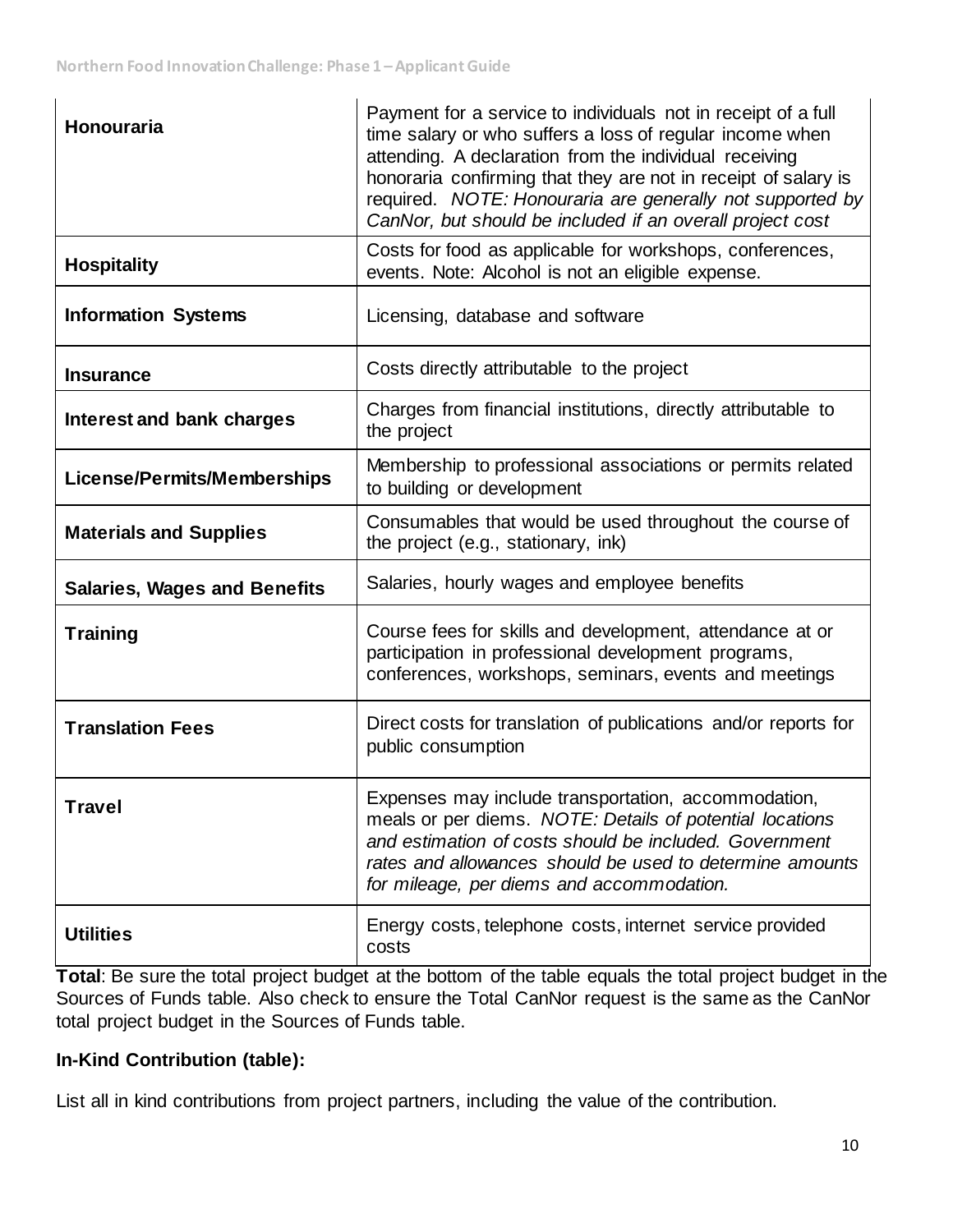## **Risk**

All projects contain risk (uncontrollable aspects of the project such as weather, innovation risk, unconfirmed funding from other sources) that could lead to the project being delayed or not completed successfully.

For each identified risk, identify the activity associated with the risk, a brief description of the risk and mitigation strategies to reduce or eliminate the risk from becoming a reality.

## **Diversity and Inclusion**

The Government of Canada is committed to equality and diversity so that all Canadians have the opportunity to participate in and contribute to the growth of the economy. Providing answers to the questions in the table below will not adversely affect your application. If your organization does not meet the definitions provided or you do not wish to declare your status, please leave the fields blank.

## **Supporting Material Checklist**

Check all information provided in this section for accuracy and completeness. Verify you have included all mandatory documents and any of the additional supporting documents as applicable with your application.

**Mandatory:** Check to confirm submission of each of the mandatory documents

- Challenge application
- Letters of support from territorial partner(s) (if applicant is not based in one of the territories).
- Budget Annex A

**As Applicable:** Check all that apply

- Confirmation of financial contribution from all project partners (check if funding has been confirmed; confirmation is not required at the time of application)
- Letters of support from project partners confirming financial/In-kind contributions and general support for the project
- Business or strategic plan (include any strategic plan, business plan, or other documents that show how the project relates to the organization's overall vision and mandate)
- Copy of Incorporation and/or Legal Registry Documents for the business/organization
- Copy of Financial statements for the last 3 years
- Other relevant documents (specify).

## **Other Considerations**

**Amounts Owing**: if the organization/business or owner owes money to the Government of Canada (such as income, business or property taxes, sales taxes, payroll deductions, etc.)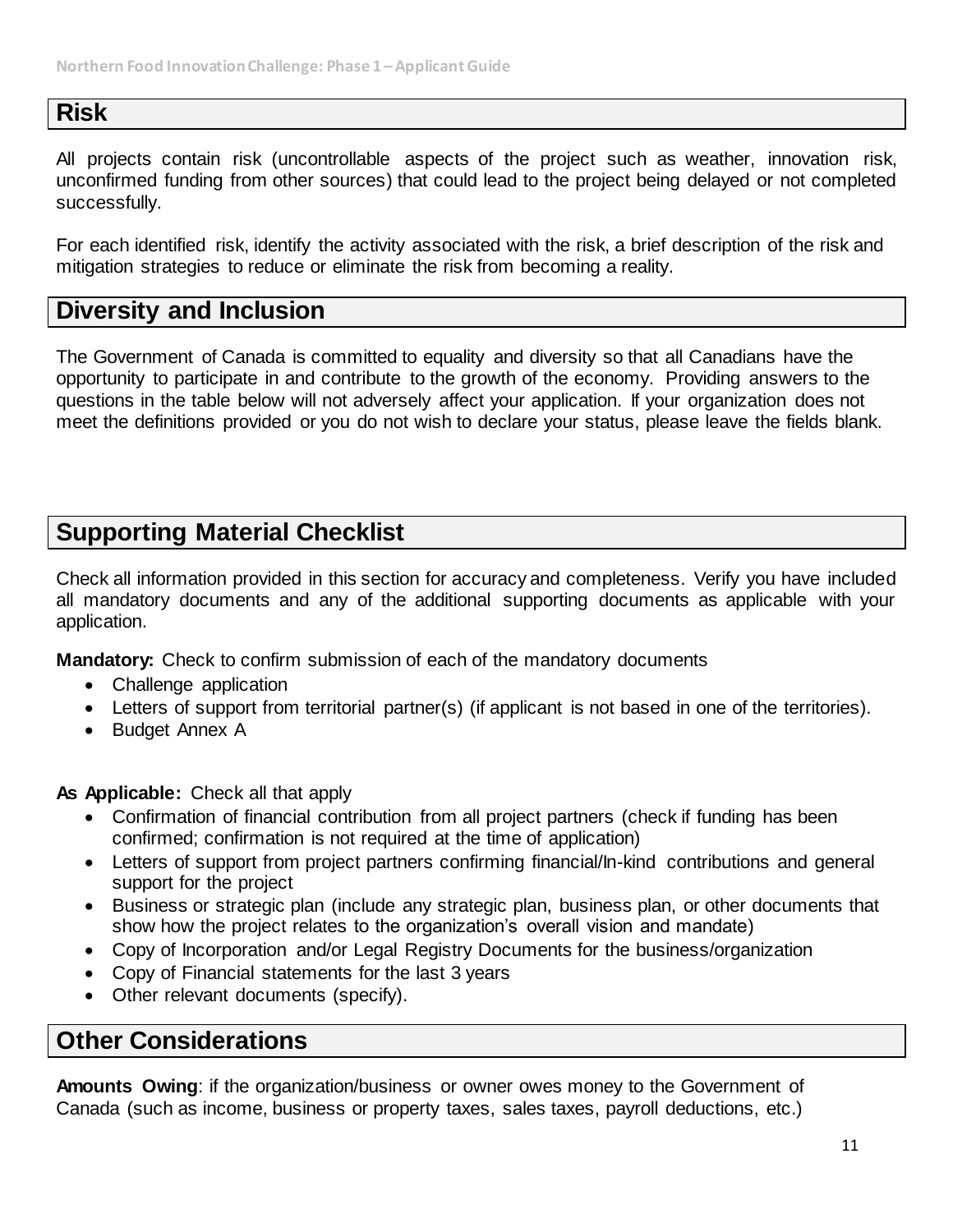this amount must be repaid before new funding can be provided.

**Environmental or Regulatory Requirements**: Projects must be able to conform to regulatory and environmental legislation. Requirements waiting for approval are a risk to the project (for timing and possible denial). You may append an additional sheet to the application to describe any regulatory requirements impacted by your project and the status of these processes. Ensure this document is listed under other documents.

#### **Intellectual Property**

Check to confirm you have read and agree with the Intellectual Property statement provided below.

*The recipient owns all intellectual property arising out of the Project. However, the recipient grants to CanNor a non-exclusive, royalty-free, perpetual, worldwide and irrevocable license to use, copy, translate or distribute materials arising out of the Project for government purposes. Where CanNor translates materials arising out of the Project, CanNor owns the intellectual property in the translation.*

#### **Confidentiality**

All proprietary data, commercially sensitive information and potentially valuable results or ideas will be treated in accordance with the *[Access to Information Act](https://laws-lois.justice.gc.ca/eng/acts/a-1/)* and the *[Privacy Act](https://laws-lois.justice.gc.ca/eng/acts/p-21/)*.

These laws govern, protect and limit the collection, use and disclosure of personal and confidential information by federal government departments and agencies.

## **Authorization**

Provide the legal name and title of the person who is authorized to represent the organization. If the person is not a signing officer of the company, confirmation of that person's right to represent the company may be required.

## **Submitting Your Application**

Please follow the following steps to submit your application.

- 1. Save and sign a copy of your application
- 2. Scan and email your signed application to: [cannor.operations.cannor@canada.ca](https://gcdocs.intra.pri/contentserverinacproductiondav/nodes/88741005/cannor.operations.cannor%40canada.ca)
- 3. In the email subject line, use the following format to assist CanNor in processing your application.

#### Format**: Northern Food Innovation Challenge: Phase 1 – [Organization Name]**

#### *Example: Northern Food Innovation Challenge: Phase 1 – ABC Enterprises*

Replace the information in the square brackets with the appropriate territory and organization name for your project.

For any questions surrounding this Challenge process, please don't hesitate to contact us by email at [cannor.operations.cannor@canada.ca,](https://gcdocs.intra.pri/contentserverinacproductiondav/nodes/88741005/cannor.operations.cannor%40canada.ca) or reach out to one of our regional offices by phone.